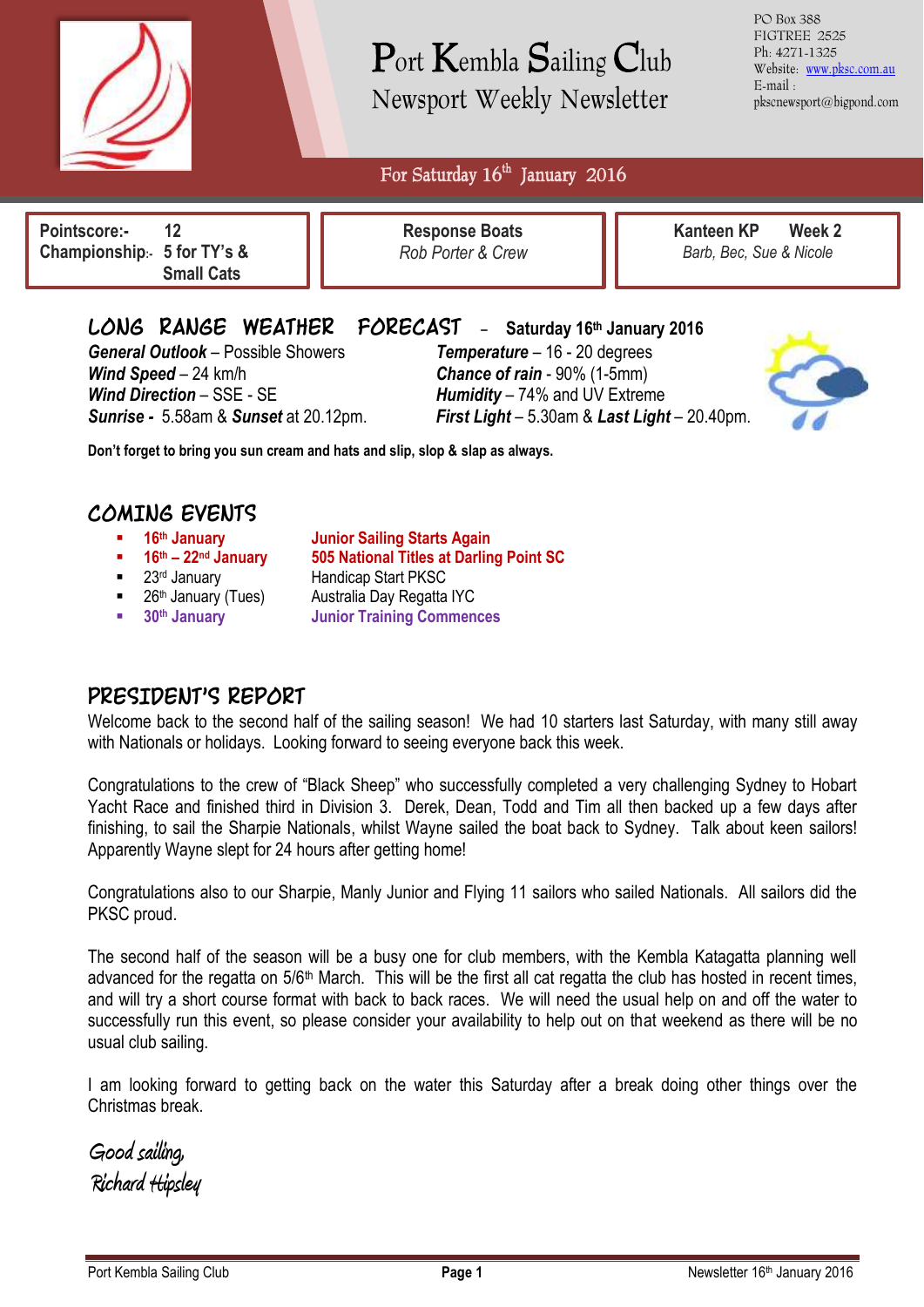#### **FROM THE EDITORS DESK**

As many sailors were still away last week there is only one report. The National Title Results at the end of this newsletter were taken from the websites of the classes concerned. I have also added some photos which I took from my facebook page from various people, so they maynot be high quality particularly after I PDF this newsletter. The other photos that I have included were taken by Paul English. Thanks Paul.

**Gail Grant - Newsport Editor**



# **DELEGATES WEEKLY REPORTS**

*MONOHULLS* No Report This Week





#### *TRAILER YACHTS*

#### **Report for 9 January 2016**

Momentum and Frou Frou turned up for today's race, fresh after the Christmas New Year's break. What we lacked in numbers today we made up for in enthusiasm with more crew turning up than crew spaces available. It was particularly nice to see new people interested in giving sailing at our club a go. I do hope we can keep this interest and regular participation up.

Aboard Momentum were Barry, Ray, Phil, Richard Lech and new crew Lillian. Aboard Frou Frou were Andy and our 2 new crew Liam and Kirralee.

Just because there were only 2 starters in the TY division today did not mean that we took things easily. The competition was hot and we had an exciting close start with Momentum climbing over the top of Frou Frou to take the advantage up the first work and rounding the top mark well ahead of Frou Frou.

Like most sailing days aboard Frou Frou, and most other boats I have been on at least, we decide on who will do what as a team. The tacticians' role fell to Kirralee, which by the way she performed with great diligence. Standing in the companionway hatch she has a commanding view of the course and fleet. Kirralee offered very important encouragements aimed at improving our performance and position in the fleet. Things like, "Are we first yet" (interpreted by me as we are doing ok but could do better) and, "Why are those boats catching us and why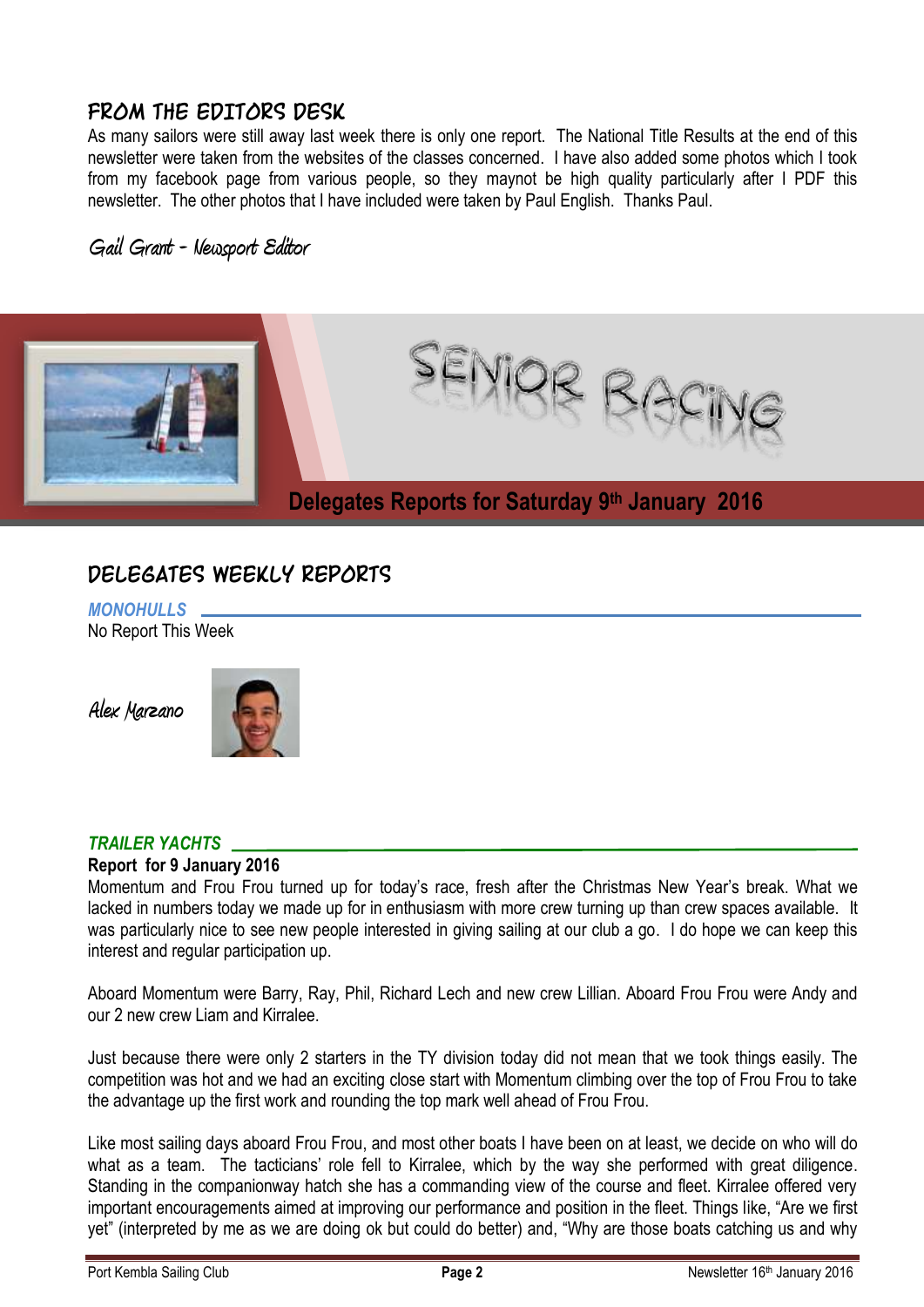are there boats still ahead of us" (interpreted by me as, we need to concentrate more if we are going to catch up) and, "This race is taking longer than I expected, are we there yet" (interpreted by me as, we need to improve our crew work if we are to make fewer mistakes if we are to finish before the end of 2016). Don't you think it's good having fearless crew aboard who pull no punches in giving thoughtful advice?

Just as Kirralee made her mark as the tactician Liam proved invaluable in the cockpit. He trimming the jib and hoisting the spinnaker like a professional and by the end of the race he was tacking and jibing and steering on the reaches and downwind like someone with years of experience. Liam even helped to rescue Andy who had unfortunately slipped over the side during a spinnaker pole retrieval manoeuvre. I must admit that for an old bloke Andy sure can hang on. In Andy's defence, the front of the boat is not his usual familiar position aboard.

Liam told me he had experience on motor boats, but this was the first time on a yacht for him and Kirralee. Even so they both took to a sailing like it was second nature and really earned their keep as crew during the race. For Andy and me the kids made today's race fun.

Talking to Barry in the rigging area after the race, we both agreed it was a great sailing day and that everyone aboard both boats enjoyed the experience. With any luck there will be more days like this to come in the second half of the season.

#### **Results for Pointscore 11**

| <b>Boat Name</b> | <b>Position</b> | <b>Corrected time PBH (CBH)</b> |
|------------------|-----------------|---------------------------------|
| Frou Frou        | First           | 92.77 (92.77)                   |
| Momentum         | Second          | 94.09 (94.13)                   |

#### **Sussex Inlet and St Georges Basin Sailing Club Regatta**

I made an error with the date of the Sussex Inlet, St Georges Basin Regatta in the sailing calendar. The date should be the weekend of 6 and 7 February. My apologies for any inconvenience this may have caused. It's one regatta we don't want to miss.

Next Saturdays race is Championship 5 and Pointscore 12 for TYs. I hope you are all able to join us for what should be a good race.

**The end Trev**





*SMALL CATS* No Report

**Regards Hugh Lewis**



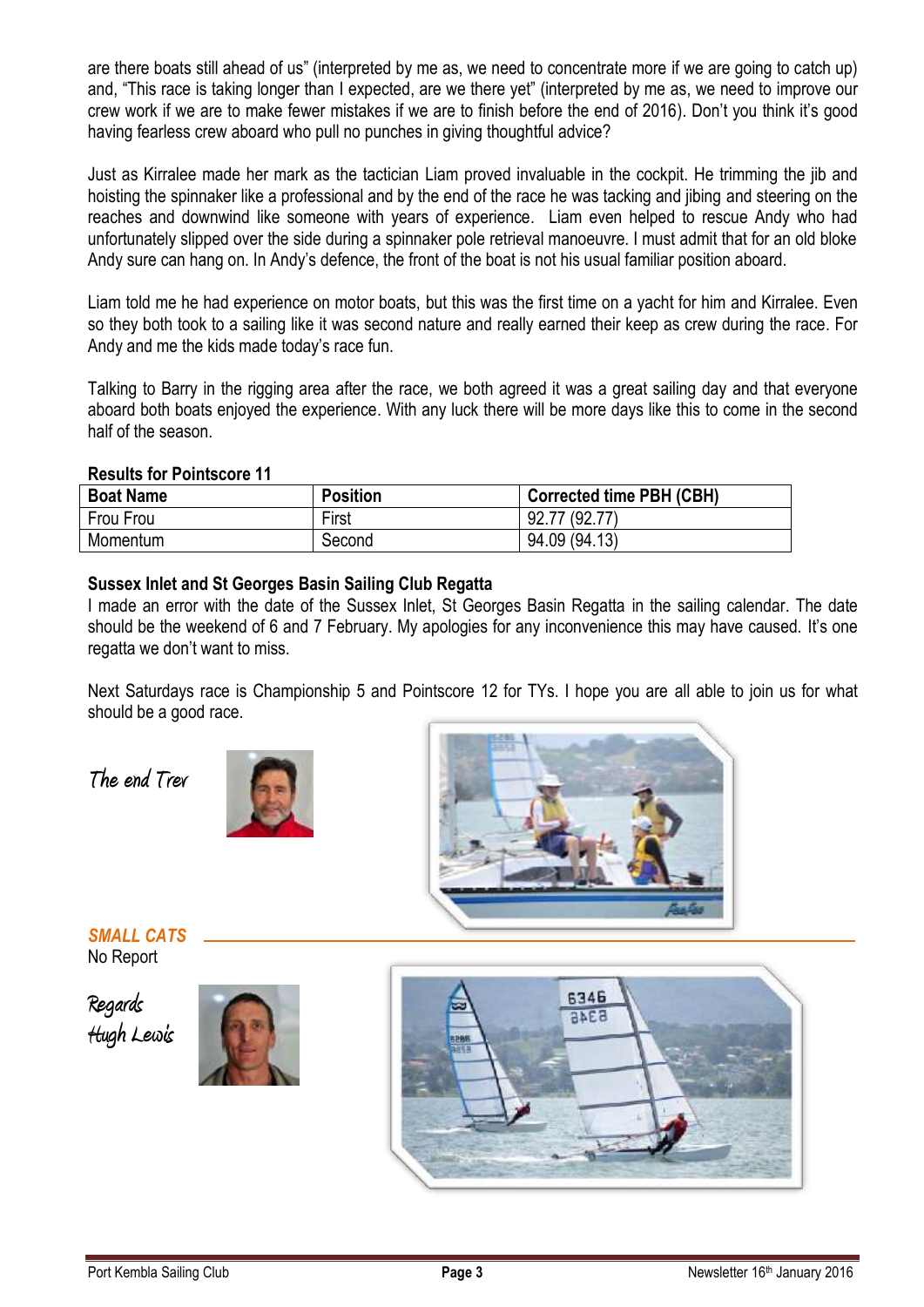#### *LARGE CATS*

*No Report*  **Happy Sailing and fair winds! Regards Ross B**









# **Junior Training & Junior Racing**

**Racing**

#### *SMALL MONOS* No Report

**Cheers, Aza "good things come in small packages"**



#### *JUNIOR DELEGATE* No Report

**See you next week, Brad Curry**



*LEARN TO SAIL REPORT* No Report This Week

**Regards Hugh Lewis Junior Learn to Sail Instructor**

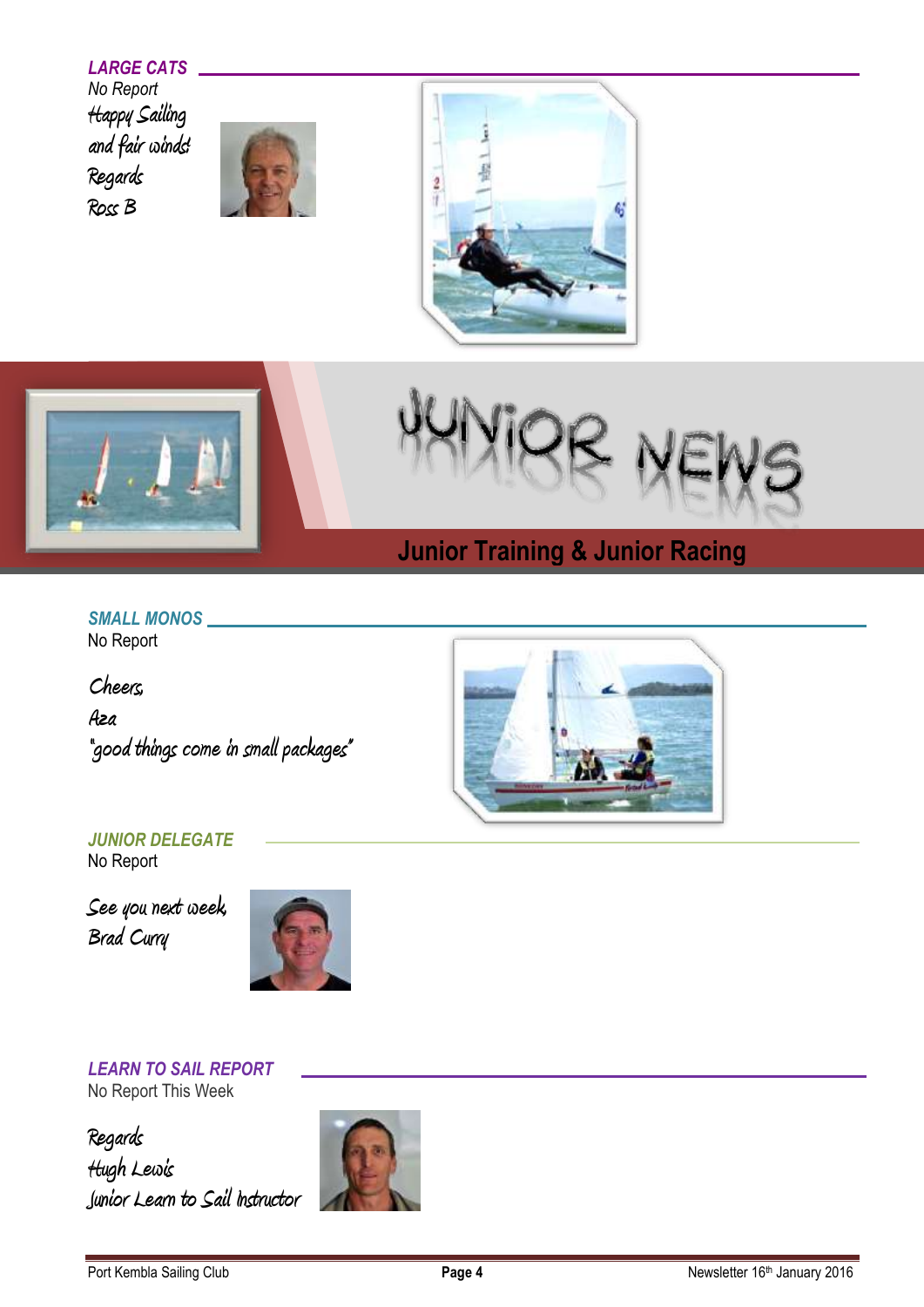## **National Title Results**

#### **Sharpie Nationals held in Tasmania**

*Scratch Results – 35 Competitors*

| Truck         | 14 <sup>th</sup> |
|---------------|------------------|
| Blur          | 15 <sup>th</sup> |
| Space Monkeys | 19th             |

*Handicap Results – 35 Competitors*

| Space Monkeys | 4 <sup>th</sup>  |
|---------------|------------------|
| Truck         | 19th             |
| Blur          | 26 <sup>th</sup> |

#### **Manly Junior Nationals held at Manly**

In the Open Fleet" "Vincent Van Go" Riley Curry & Braysen Curry came 5<sup>th</sup> on Scratch and = 7<sup>th</sup> on Handicap out of 24 boats competing.

Well Done.

In the Novice Division we had "Bandit" with Bailey Sellers & Jack Markey and on "Skedaddle" we had Maddie Markey and Tallarah Curry.

On Scratch Bandidt came 1<sup>st</sup> and Skedaddle 4<sup>th</sup> and on Handicap Bandit came 10<sup>th</sup> and Skedaddle 12<sup>th</sup> Great job guys



#### **420's**

In the Splash Festival 2016 in the 420 Titles we had Dante Oliveri and Alex Marzano sailing and their results were 11th out of 34 competitors and they again qualified for the 420 World Titles. Congratulations.

#### **Flying 11 National Titles held at Belmont 16ft Skiff Club**

Competing are Connor Wear & Riley Curry in Panther and Emmett Walsh & Erin Curry in Snot Rocket.

From results I could find with 68 boats competing Panther is 12 overall on Scratch and 37<sup>th</sup> on Handicap and Snot Rocket is 46the on Scratch and 34<sup>th</sup> on Handicap with 3 races and no races dropped.

| Invitation Race Panther |         | 5th  | <b>Snot Rocket</b> | 35th |
|-------------------------|---------|------|--------------------|------|
| Race 1                  | Panther | 7th  | <b>Snot Rocket</b> | DNF  |
| Race 2                  | Panther | 14th | <b>Snot Rocket</b> | 21st |
| Race 3                  | Panther | 15th | <b>Snot Rocket</b> | 46th |

Keep up the good work guys  $-2$  more days to go.

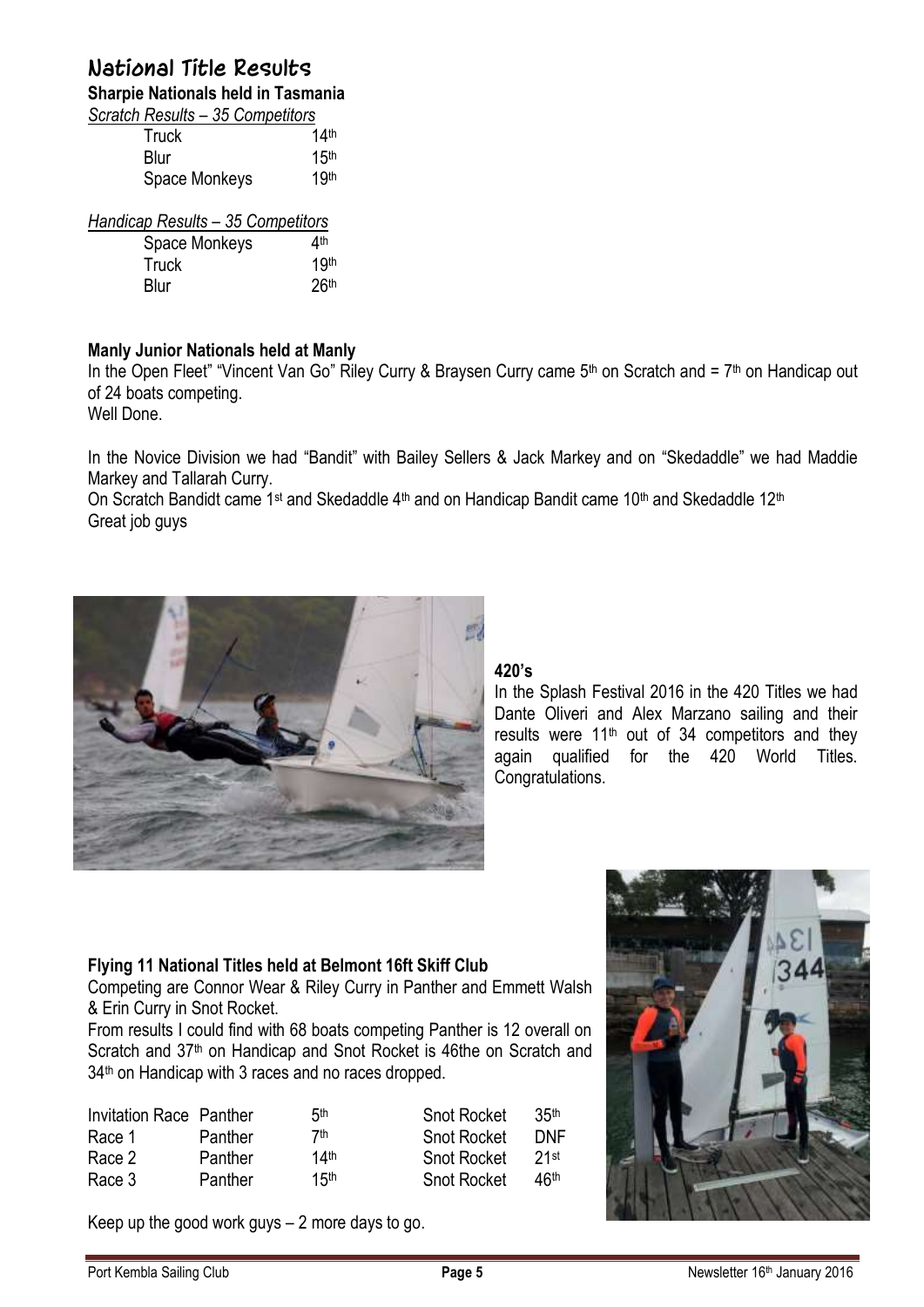#### **Sydney to Hobart Race 2015**

Total of 108 Boats Competed with 77 Boats Finishing.

| <b>Black Sheep Total Results</b> |                  |
|----------------------------------|------------------|
| Line Honors                      | 43 <sub>rd</sub> |
| <b>IRC Overall</b>               | 15 <sup>th</sup> |
| <b>IRC Division 3</b>            | 3rd              |
| <b>ORCi Overall</b>              | <b>9th</b>       |
| <b>ORCi Division 3</b>           | 7 <sup>th</sup>  |
| Corinthian                       | <b>Rth</b>       |

Great Results and Congratulations to all on board. Hopefully we can get a few reports from the PKSC crew members about their experience.

Following are some photos that I took from facebook and from Blacksheep's site on the internet.











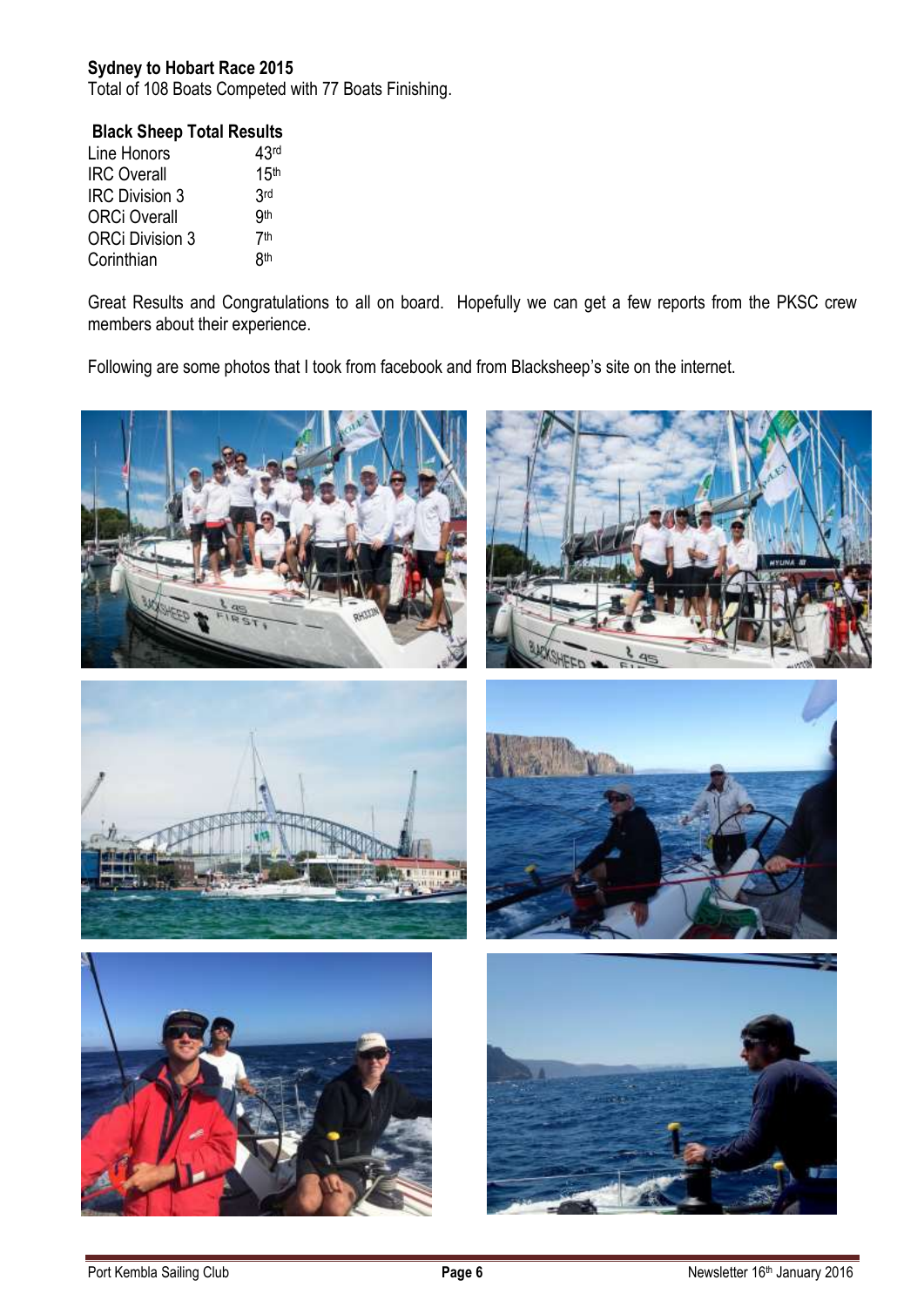

# CONTRATULATIONS **BLACK SHEEP DEREK AND CREW**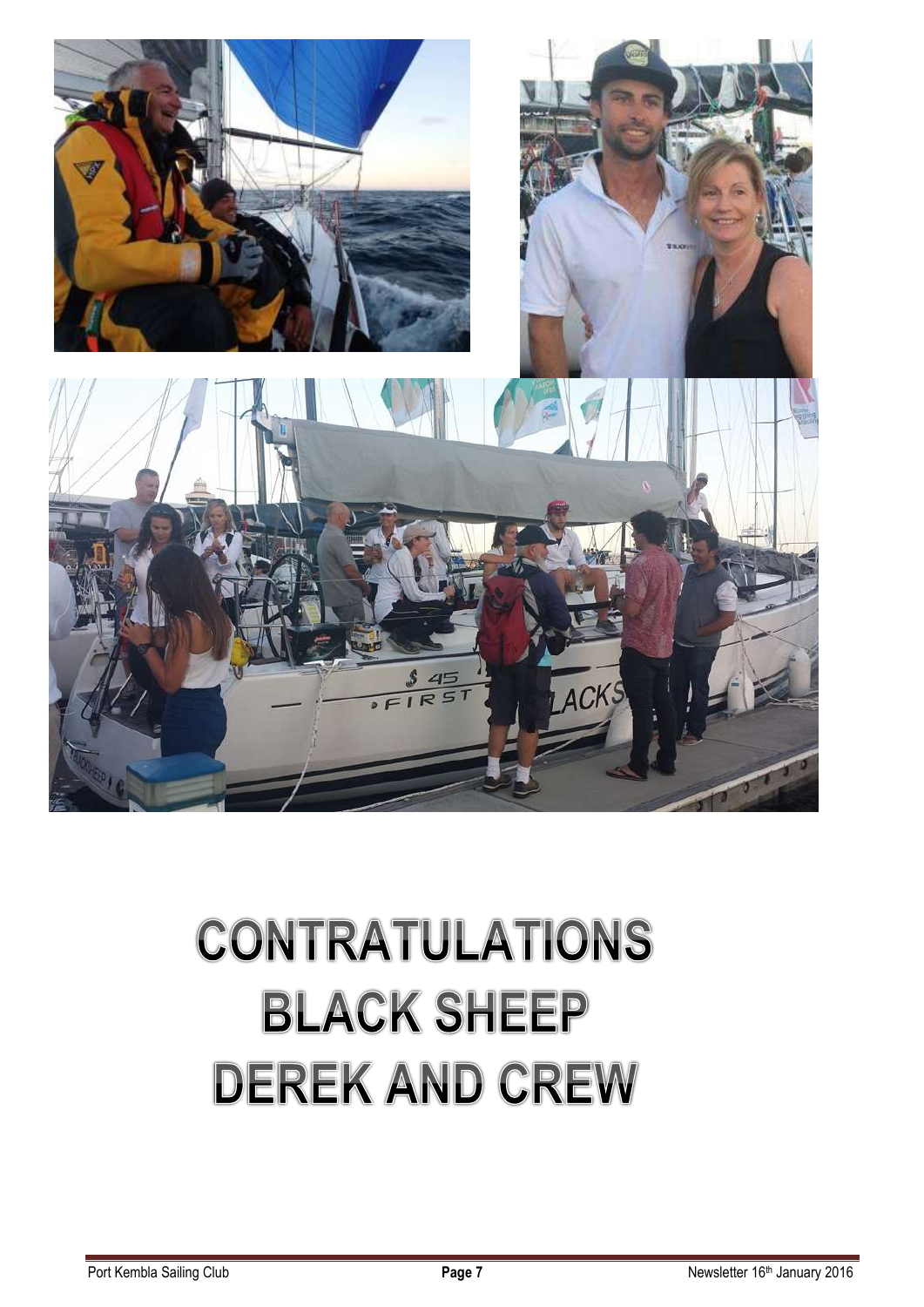

Featuring a some of Paul's photos this week of our cat sailors and cats on the water. You can find a lot more photos on **<https://flic.kr/s/aHskp7kc6h>**

Sorry I can't link as it disappears when I PDF the newsletter. If someone knows how please let me know.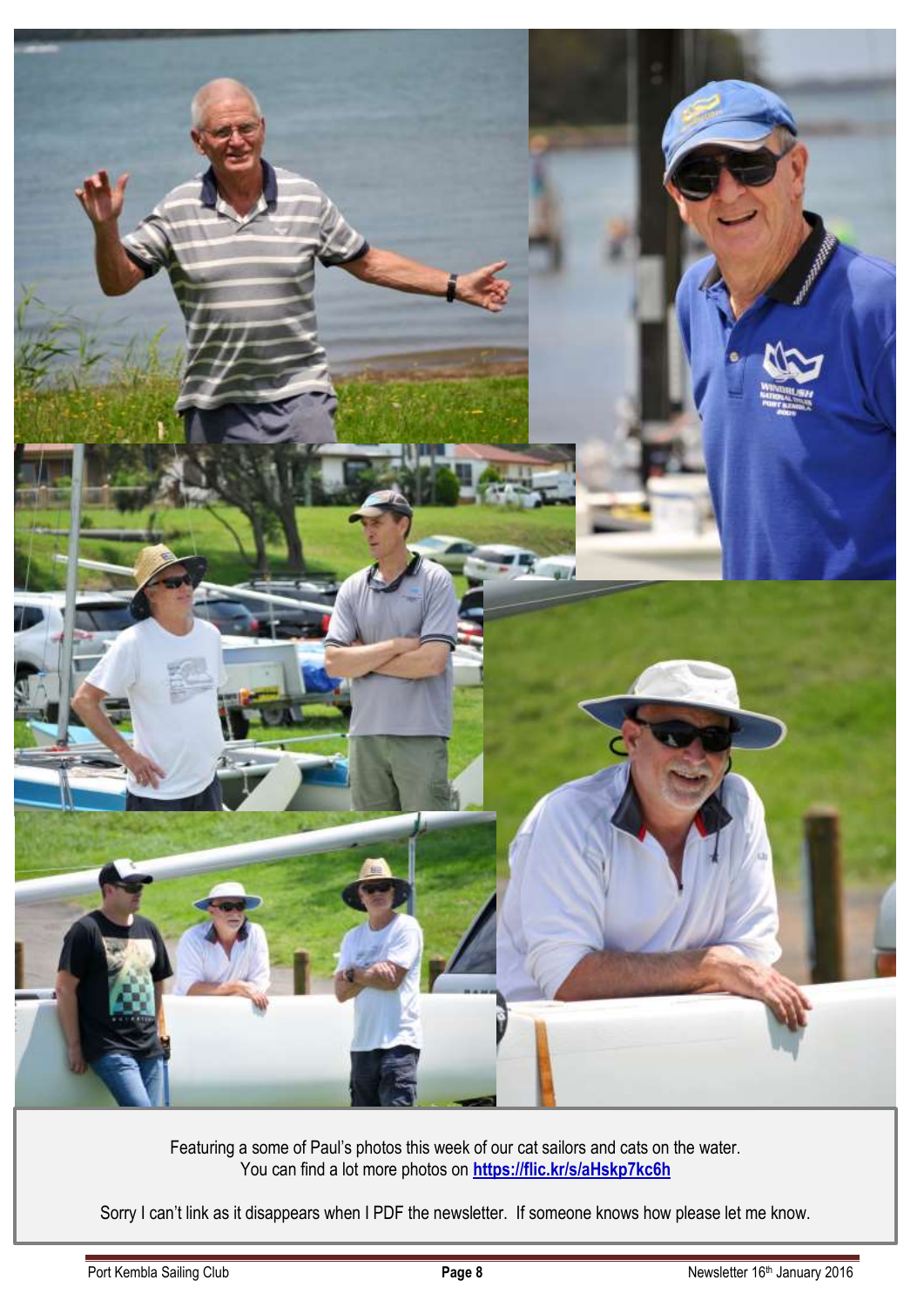